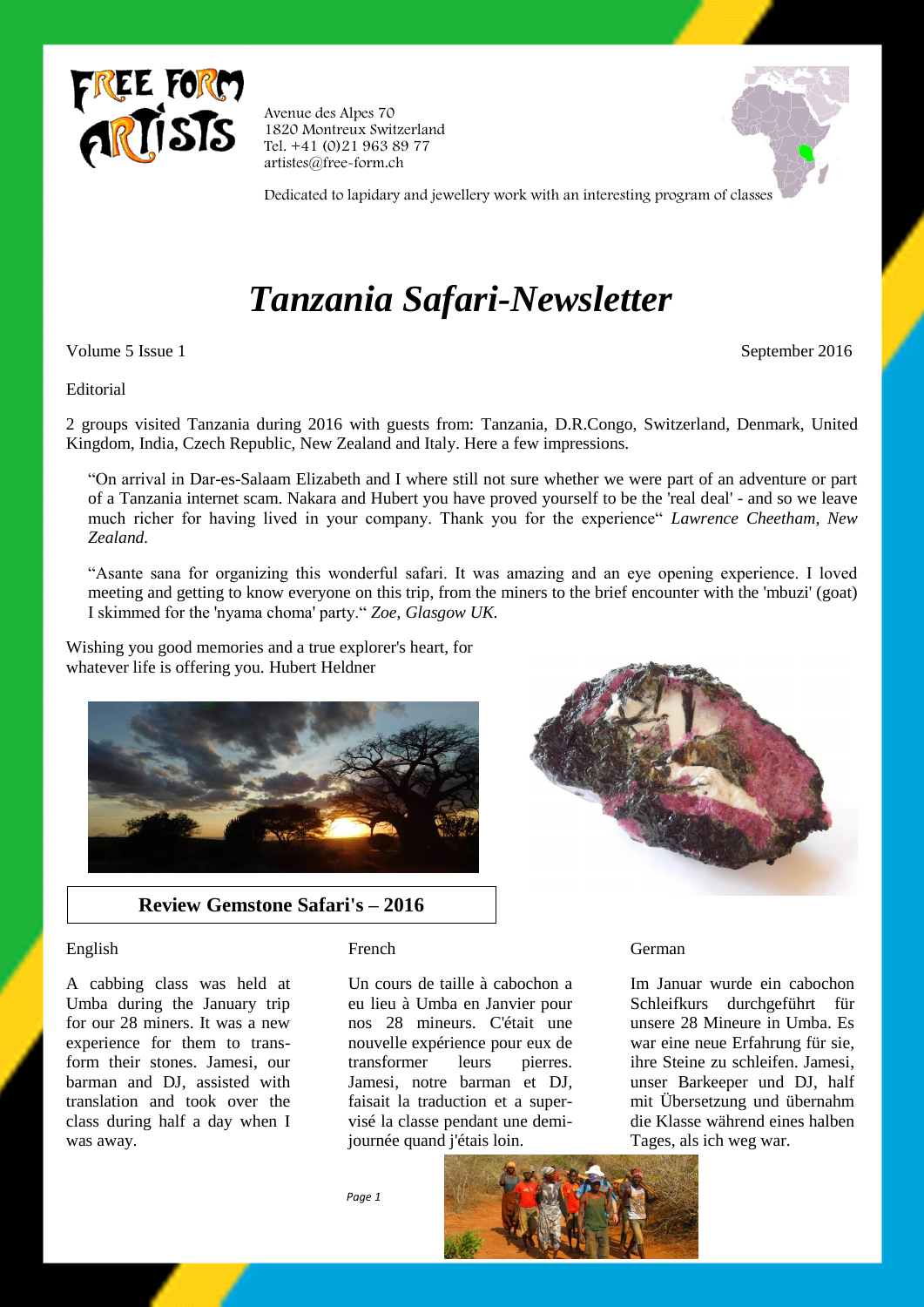#### English

Umba is the heart of our Safari and it comes with new surprises every time. In July, Lilian Lugenja introduced us to a new mine of interest. We organized a dig for half a day. The miners where very surprised when they discovered that we handle "cheppe, sururu and chekecheke" like pros. We had a fun afternoon with nice green garnet and tourmaline coming out. The miners of this new mine where invited to our party. Gabriel, the Massai chief, offered us an additional goat. Elias, the security guard with his 80 years and a great smile, grilled both goats to perfection.

In Longido we have been warmly welcomed for the 6th time and found beautiful rubyzoisites. Our pockets where not nearly large enough to carry what we found. With Jamal I visited Lemshuku a Tsavorite mine 40Km from Merelani. The Emerald and Alexandrit mine near Lake Manyara, from timid beginnings, has evolved into a highlight of the safari. We where very welcome and have seen beautiful gems.



## French

Umba est le cœur de notre Safari et des surprises nous attendent à chaque fois. En Juillet, Lilian Lugenja nous a présenté une nouvelle mine digne d'intérêt et organisé une fouille pour une demi-journée. Les mineurs étaient bien surpris quand ils ont découvert que nous manipulons "cheppe, sururu et chekecheke" comme des pros. Nous avons creusé un après-midi et trouvé des grenats vert et des tourmalines. Les mineurs de cette nouvelle mine étaient invités à notre fête. Gabriel, le chef Massai, nous a offert une chèvre supplémentaire. Elias, le gardien de sécurité avec ses 80 ans et son grand sourire, a grillé les deux chèvres pour notre grand plaisir.

Pour la 6ème fois nous étions chaleureusement accueillis à Longido et nous avons trouvé des beaux rubis-zoisites. Nos poches n'étaient pas assez grandes pour ce que nous avons trouvé. Jamal m'a montré Lemshuku, une mine de Tsavorite à 40Km de Merelani. La mine d'Emeraude et Alexandrite près du lac Manyara, a évolué pour devenir un point culminant du safari. Nous étions très bien accueillis et avons vu de belles pierres précieuses.



# German

Umba ist das Herz unserer Safari und überrascht jedes mal auf's Neue. Im Juli, präsentierte uns Lilian Lugenja eine neue Mine und organisierte eine Grabung. Die Mineure waren sehr überrascht, als sie entdeckten, dass wir "cheppe, sururu und chekecheke" wie Profis handhaben. Wir hatten einen schönen Nachmittag und fanden grüne Granate und Turmaline. Die Mineure dieser neuen Mine, wurden zu unserer Party eingeladen. Gabriel, der Massai-Chef, offerierte uns eine zusätzliche Ziege. Elias, unser Wachmann mit seinen 80 Jahren und seinem grossen "smile", hat beide Ziegen zur Perfektion gegrillt.

Zum 6. Mal in Longido. Wir wurden herzlich begrüßt und fanden Rubin-Zoisite. Unsere Hosentaschen waren nicht gross genug für alles was wir gefunden haben. Mit Jamal besuchte ich eine Tsavorite Mine in Lemshuku, 40Km von Merelani entfernt. Die Smaragd und Alexandrit Mine bei Lake Manyara hat sich zu einem Highlight der Safari entwickelt. Wir waren sehr willkommen und haben schöne Edelsteine gesehen.